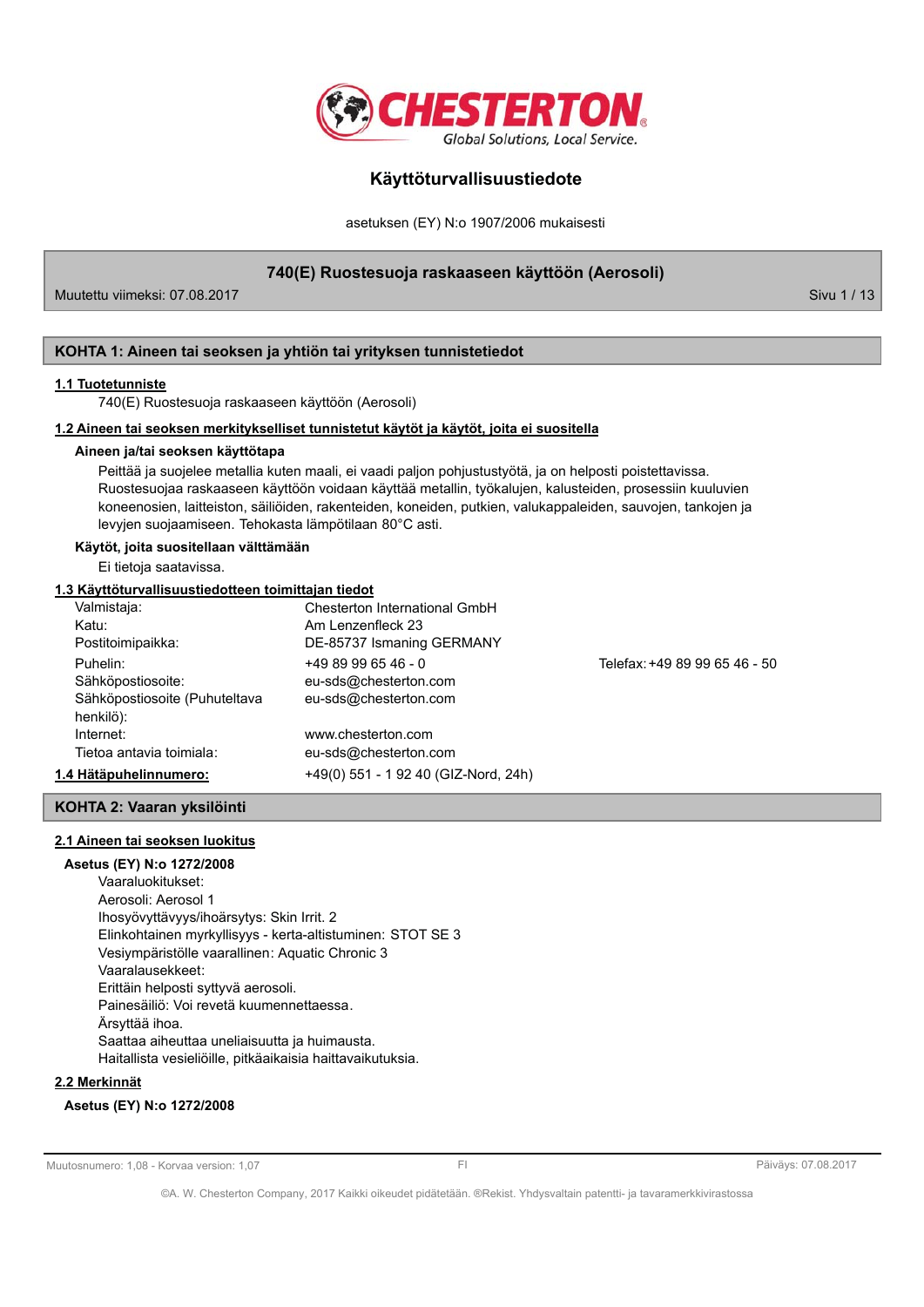

asetuksen (EY) N:o 1907/2006 mukaisesti

|                               | 740(E) Ruostesuoja raskaaseen käyttöön (Aerosoli)                                                                    |             |
|-------------------------------|----------------------------------------------------------------------------------------------------------------------|-------------|
| Muutettu viimeksi: 07.08.2017 |                                                                                                                      | Sivu 2 / 13 |
|                               | Varoitusetikettiin merkittävien aineosien nimet<br>Hydrocarbons, C6-C7, n-alkanes, isoalkanes, cyclics, <5% n-hexane |             |
| Huomiosana:                   | Vaara                                                                                                                |             |
| Varoitusmerkit:               |                                                                                                                      |             |
| Vaaralausekkeet               |                                                                                                                      |             |
| H <sub>222</sub>              | Erittäin helposti syttyvä aerosoli.                                                                                  |             |
| H <sub>229</sub>              | Painesäiliö: Voi revetä kuumennettaessa.                                                                             |             |
| H315                          | Ärsyttää ihoa.                                                                                                       |             |
| H336                          | Saattaa aiheuttaa uneliaisuutta ja huimausta.                                                                        |             |
| H412                          | Haitallista vesieliöille, pitkäaikaisia haittavaikutuksia.                                                           |             |
| <b>Turvalausekkeet</b>        |                                                                                                                      |             |
| P210                          | Suojaa lämmöltä, kuumilta pinnoilta, kipinöiltä, avotulelta ja muilta sytytyslähteiltä.<br>Tupakointi kielletty.     |             |
| P211                          | Ei saa suihkuttaa avotuleen tai muuhun sytytyslähteeseen.                                                            |             |
| P <sub>251</sub>              | Ei saa puhkaista tai polttaa edes tyhjänä.                                                                           |             |
| P260                          | Vältettävä höyryn/aerosolin hengittämistä.                                                                           |             |
| P273                          | Vältettävä päästämistä ympäristöön.                                                                                  |             |
| P280                          | Käytä suojakäsineitä/suojavaatetusta/silmiensuojainta/kasvonsuojainta.                                               |             |
| P314                          | Hakeudu lääkäriin, jos ilmenee pahoinvointia.                                                                        |             |
| P302+P352                     | JOS KEMIKAALIA JOUTUU IHOLLE: Pese runsaalla vedellä.                                                                |             |
| P410+P412                     | Suojaa auringonvalolta. Ei saa altistaa yli 50 °C/122 °F lämpötiloille.                                              |             |
|                               | Eräitä seoksia koskevat erityisvaatimukset                                                                           |             |
| <b>EUH066</b>                 | Toistuva altistus voi aiheuttaa ihon kuivumista tai halkeilua.                                                       |             |
| 2.3 Muut vaarat               |                                                                                                                      |             |

Ei tietoja saatavissa.

### KOHTA 3: Koostumus ja tiedot aineosista

### 3.2 Seokset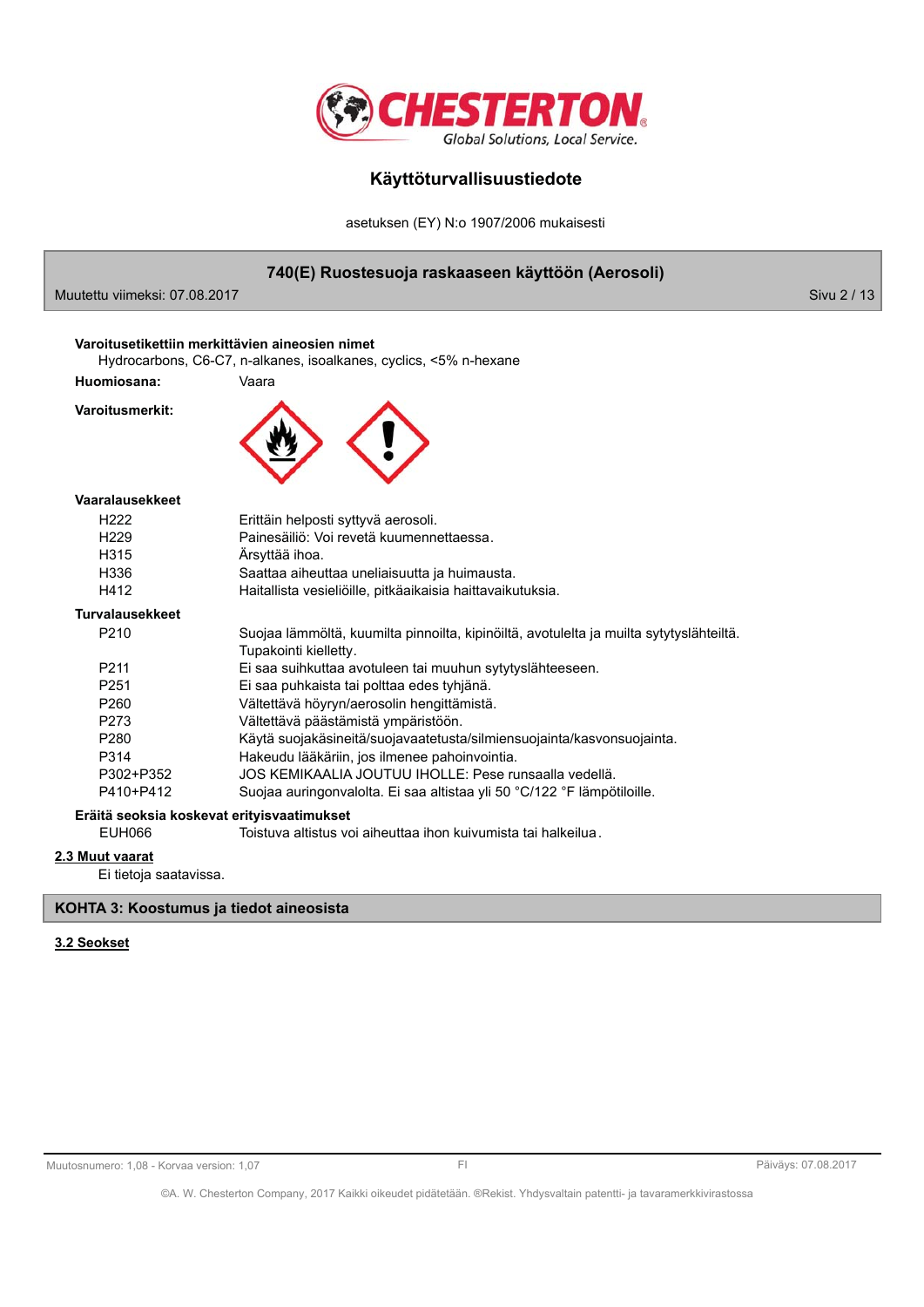

asetuksen (EY) N:o 1907/2006 mukaisesti

740(E) Ruostesuoja raskaaseen käyttöön (Aerosoli)

Muutettu viimeksi: 07.08.2017

Sivu 3 / 13

### Vaaraa aiheuttavat aineosat

| CAS-nro. | Aineosat                                                                                            |                                                                      |                  | <b>Pitoisuus</b> |  |
|----------|-----------------------------------------------------------------------------------------------------|----------------------------------------------------------------------|------------------|------------------|--|
|          | EG-nro.                                                                                             | Indeksinro                                                           | REACH-nro        |                  |  |
|          | Luokittelu asetuksen (EY) N:o 1272/2008 [CLP] mukaisesti                                            |                                                                      |                  |                  |  |
|          |                                                                                                     | Hydrocarbons, C11-C14, n-alkanes, isoalkanes, cyclics, <2% aromatics |                  | 30-40 %          |  |
|          | 926-141-6                                                                                           |                                                                      | 01-2119456620-43 |                  |  |
|          | Flam. Lig. 3, Asp. Tox. 1; H226 H304                                                                |                                                                      |                  |                  |  |
|          | Hydrocarbons, C6-C7, n-alkanes, isoalkanes, cyclics, <5% n-hexane                                   |                                                                      |                  |                  |  |
|          | 921-024-6                                                                                           |                                                                      | 01-2119475514-35 |                  |  |
|          | Flam. Liq. 2, Skin Irrit. 2, STOT SE 3, Asp. Tox. 1, Aquatic Chronic 2; H225 H315 H336 H304<br>H411 |                                                                      |                  |                  |  |
| 106-97-8 | <b>Ibutane</b>                                                                                      |                                                                      |                  | 7-13 %           |  |
|          | 203-448-7                                                                                           |                                                                      | 01-2119474691-32 |                  |  |
|          | Flam. Gas 1, Compressed gas; H220 H280                                                              |                                                                      |                  |                  |  |
| 74-98-6  | propane                                                                                             |                                                                      |                  | 7-13 %           |  |
|          | 200-827-9                                                                                           |                                                                      | 01-2119486944-21 |                  |  |
|          | Flam. Gas 1, Compressed gas; H220 H280                                                              |                                                                      |                  |                  |  |

H- ja EUH-lausekkeiden sanamuoto: katso kohta 16.

### **Muut tiedot**

Ei tietoja saatavissa.

### **KOHTA 4: Ensiaputoimenpiteet**

### 4.1 Ensiaputoimenpiteiden kuvaus

#### Yleiset ohjeet

Likaantunut, kastunut vaatetus vaihdettava. Onnettomuuden sattuessa tai tunnettaessa pahoinvointia hakeuduttava heti lääkärin hoitoon (mikäli mahdollista, näytettävä käyttöohjetta tai käyttöturvallisuustiedotetta).

### Hengittäminen

Potilas on vietävä raittiiseen ilmaan ja pidettävä lämpimänä ja rauhallisena. Hengitysvaikeuksissa tai hengityksen pysähtyessä annettava tekohengitystä. Ota yhteys lääkäriin.

#### **Ihokosketus**

Roiskeet iholta huuhdeltava välittömästi runsaalla määrällä vesi ja saippua. Ihoärsytyksessä hakeuduttava lääkärin hoitoon.

### Silmäkosketus

Huuhdeltava välittömästi varovasti ja huolellisesti silmäsuihkulla tai vedellä. Jos silmä-ärsytys jatkuu: Hakeudu lääkäriin.

### **Nieleminen**

El saa oksennuttaa. Ota välittömästi yhteys lääkäriin.

Muutosnumero: 1,08 - Korvaa version: 1,07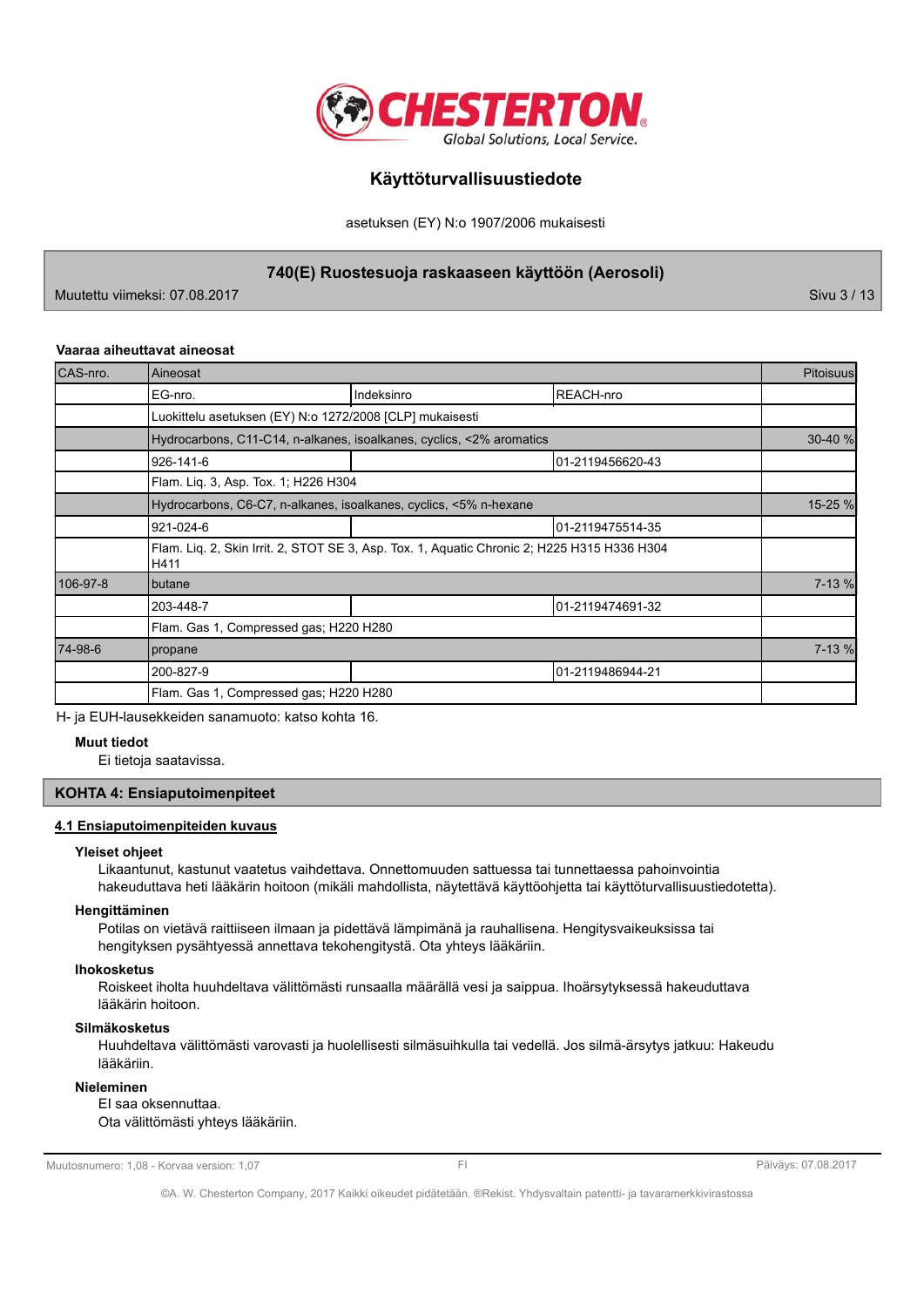

asetuksen (EY) N:o 1907/2006 mukaisesti

### 740(E) Ruostesuoja raskaaseen käyttöön (Aerosoli)

Muutettu viimeksi: 07.08.2017

Sivu 4 / 13

### 4.2 Tärkeimmät oireet ja vaikutukset, sekä välittömät että viivästyneet

Ärsyttää silmiä. Ärsyttää ihoa. Toistuva altistus voi aiheuttaa ihon kuivumista tai halkeilua. Tärkeimmät oireet ja vaikutukset, sekä välittömät että viivästyneet: Päänsärky, Huimaus, Keuhkoödeema Höyryt voivat aiheuttaa uneliaisuutta ja huimausta.

### 4.3 Mahdollisesti tarvittavaa välitöntä lääketieteellistä apua ja erityishoitoa koskevat ohjeet

Ensiapu, puhdistaminen, oireiden hoito.

### **KOHTA 5: Palontorjuntatoimenpiteet**

### 5.1 Sammutusaineet

#### Soveltuva sammutusaine

Kuivasammutusjauhe. Hiilidioksidi (CO2). alkoholinkestävä vaahto. Vesihajasuihku

Soveltumaton sammutusaine

Suoravesisuihku

### 5.2 Aineesta tai seoksesta johtuvat erityiset vaarat

Kuumentaminen johtaa paineen nousuun ja halkeamisvaaraan. Höyryt voivat muodostaa ilman kanssa räjähtävän seoksen.

### 5.3 Palontorjuntaa koskevat ohjeet

Erityiset suojaimet tulipalon varalle Suojavaatteet.

Tulipalon sattuessa: Käytettävä ympäröivästä ilmasta riippumatonta hengityslaitetta.

### **Muut tiedot**

Saastunut sammutusvesi kootaan talteen erikseen. Ei saa päästää viemäriverkostoon eikä vesistöön.

### KOHTA 6: Toimenpiteet onnettomuuspäästöissä

### 6.1 Varotoimenpiteet, henkilönsuojaimet ja menettely hätätilanteessa

Katso suojatoimenpiteet kohta 7 ja 8. Huolehdittava riittävästä tuuletuksesta. Henkilökohtaiset suojavarusteet: katso kohta 8

### 6.2 Ympäristöön kohdistuvat varotoimet

Ei saa päästää viemäriin tai vesistöön. Suojattava viemärit.

#### 6.3 Suojarakenteita ja puhdistusta koskevat menetelmät ja -välineet

Otettava talteen nestettä sitovalla materiaalilla (hiekka, piimaa, happositoja, yleissitoja). Materiaalin käsittely kohdan Jätehuolto mukaisesti.

### 6.4 Viittaukset muihin kohtiin

Katso suojatoimenpiteet kohta 7 ja 8. Jätteiden hävitys: katso kohta 13

### KOHTA 7: Käsittely ja varastointi

### 7.1 Turvallisen käsittelyn edellyttämät toimenpiteet

### Ohjeet turvalliseen käsittelyyn

Katso kohta 8. Käytettävä henkilökohtaisia suojavarusteita (katso kohta 8).

Muutosnumero: 1,08 - Korvaa version: 1,07

Päiväys: 07.08.2017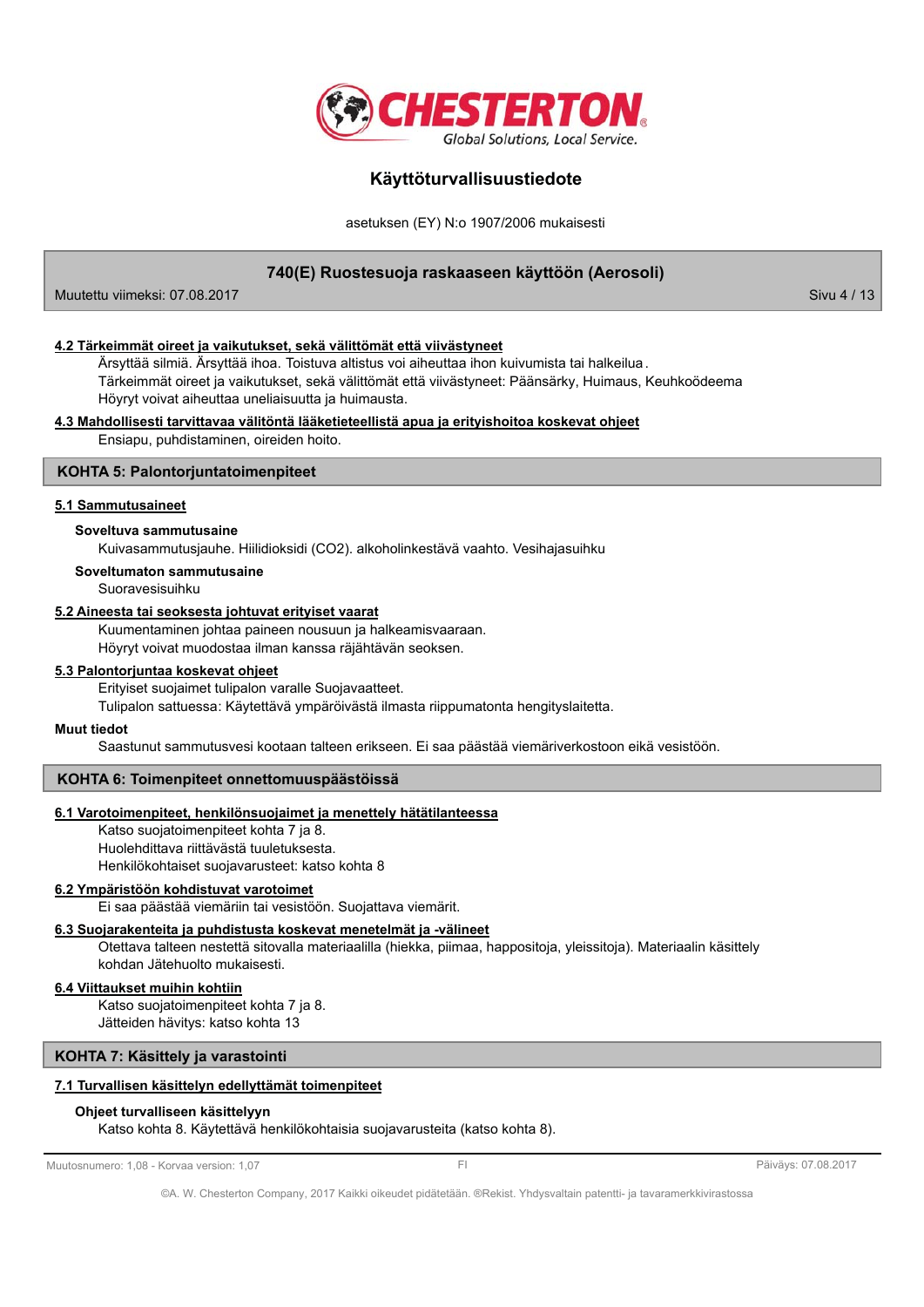

asetuksen (EY) N:o 1907/2006 mukaisesti

### 740(E) Ruostesuoja raskaaseen käyttöön (Aerosoli)

Muutettu viimeksi: 07.08.2017

Palo- ja räjähdyssuojaohjeet

Painepakkaus. Suojaa auringonvalolta, ei saa altistaa yli 50 °C: n lämpötiloille. Ei saa puhkaista tai polttaa tyhjänäkään.

Höyryt ovat ilmaa raskaampia, leviävät pitkin maan pintaa ja muodostavat ilman kanssa räjähtäviä seoksia.

### **Muut tiedot**

Ei saa puhkaista tai polttaa edes tyhjänä.

### 7.2 Turvallisen varastoinnin edellyttämät olosuhteet, mukaan luettuina yhteensopimattomuudet

#### Vaatimukset varastotiloille ja säiliöille

Säilytä viileässä. Suojaa auringonvalolta. Painesäiliö: Voi revetä kuumennettaessa.

Lisätietoja varastointiolosuhteista

Säilytä erillään: Pakkanen Kuumuus Kosteus

7.3 Erityinen loppukäyttö

Ei tietoja saatavissa.

### KOHTA 8: Altistumisen ehkäiseminen ja henkilönsuojaimet

### 8.1 Valvontaa koskevat muuttujat

### Haitallisiksi tunnetut pitoisuudet arvot

| CAS-nro. | Aine tai aineryhmä | ppm  | mg/m <sup>3</sup> | k/cm <sup>3</sup> | Kategoria        | Alkuperä |
|----------|--------------------|------|-------------------|-------------------|------------------|----------|
| 74-98-6  | Propaani           | 800l | 1500              |                   | 8 h              |          |
|          |                    | 1100 | 2000              |                   | $15 \text{ min}$ |          |
| 106-97-8 | n-Butaani          | 800  | 1900              |                   | 8 h              |          |
|          |                    | 1000 | 2400              |                   | $15 \text{ min}$ |          |

Sivu 5 / 13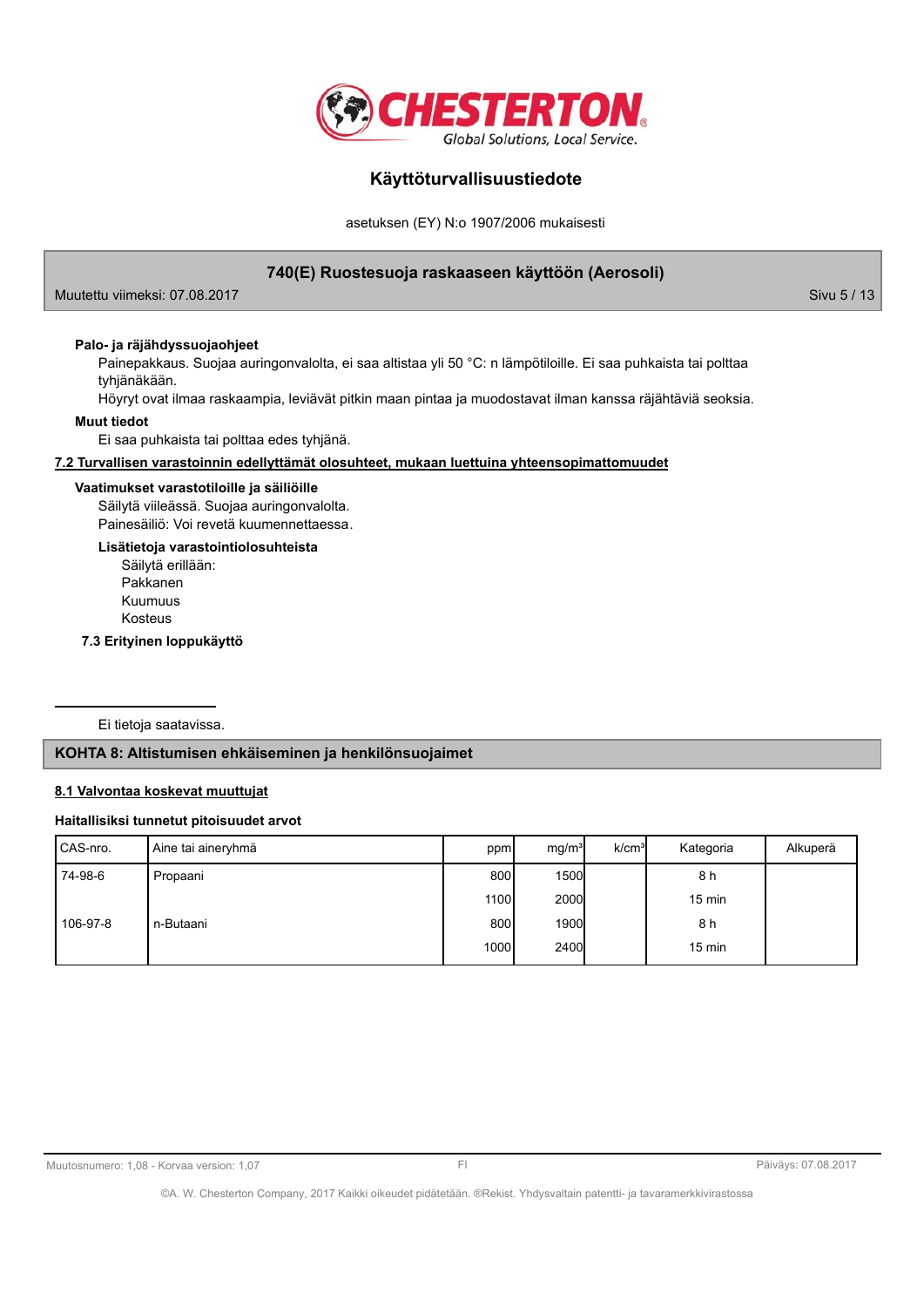

asetuksen (EY) N:o 1907/2006 mukaisesti

740(E) Ruostesuoja raskaaseen käyttöön (Aerosoli)

Muutettu viimeksi: 07.08.2017

Sivu 6 / 13

### **DNEL-/DMEL-arvot**

| CAS-nro.                      | Aine tai aineryhmä                                                |                |             |                                            |
|-------------------------------|-------------------------------------------------------------------|----------------|-------------|--------------------------------------------|
| DNEL tyyppi                   |                                                                   | Altistumistapa | Vaikutukset | Arvo                                       |
|                               | Hydrocarbons, C6-C7, n-alkanes, isoalkanes, cyclics, <5% n-hexane |                |             |                                            |
|                               | Työntekijä DNEL, pitkäaikainen                                    | hengitettynä   | systeeminen | 2035 mg/m <sup>3</sup>                     |
|                               | Työntekijä DNEL, pitkäaikainen                                    | lihon kautta   | systeeminen | 773 mg/kg<br>painokiloa kohti<br> päivässä |
| Kuluttaja DNEL, pitkäaikainen |                                                                   | hengitettynä   | systeeminen | 608 mg/m <sup>3</sup>                      |
| Kuluttaja DNEL, pitkäaikainen |                                                                   | lihon kautta   | systeeminen | 699 mg/kg<br>painokiloa kohti<br>lpäivässä |
| Kuluttaja DNEL, pitkäaikainen |                                                                   | Isuun kautta   | systeeminen | 699 mg/kg<br>painokiloa kohti<br>lpäivässä |

### 8.2 Altistumisen ehkäiseminen

### Asianmukaiset tekniset torjuntatoimenpiteet

Huolehdittava riittävästä ilmanvaihdosta ja pistemäisestä poistoimusta kriittisissä pisteissä.

#### Erityisiä suojautumis- ja hygieniaohjeita

Työskentele hyvin tuuletetussa paikassa tai käytä hengityssuojainta. Käytettävä vain sopivaa, mukavasti istuvaa ja puhdasta suojavaatetusta. Vältettävä aineen joutumista iholle, silmiin ja vaatetukselle. Pese kädet ja kasvot perusteellisesti ennen taukoja ja työpäivän päätteeksi, käy tarvittaessa suihkussa.

### Silmien tai kasvojen suojaus

Sopiva silmäsuojain: Sangalliset suojalasit, joissa on sivusuojat suojalasit

### Käsien suojaus

Käytettävä testattuja suojakäsineitä: DIN EN 374 NBR (Nitriilikumi), Butyylikumi Käsinemateriaalin paksuus >= 0,4 mm Materiaalin läpäisyajat ja paisuntaominaisuudet huomioitava. Erityisessä käytössä suositellaan edellä mainittujen suojakäsineiden kemikaalienkestävyyden selvittämistä yhdessä käsinevalmistajan kanssa. Käyttöaika ajoittaisessa kosketuksessa (roiskeet): max. 480 min. (NBR (Nitriilikumi)) Käyttöaika jatkuvassa kosketuksessa 240 - 480 min (NBR (Nitriilikumi)) Valmistajan antamia käyttöaikarajoituksia on noudatettava.

### Ihonsuojaus

### Suoiavaatteet

### **Hengityksensuojaus**

Jos tekniset poistoimu- tai tuuletustoimenpiteet eivät ole mahdollisia tai riittäviä, käytä hengityssuojainta. Suodattimella varustettu suodatinsuojain (kokonaamari tai suukappale): AX

Muutosnumero: 1,08 - Korvaa version: 1,07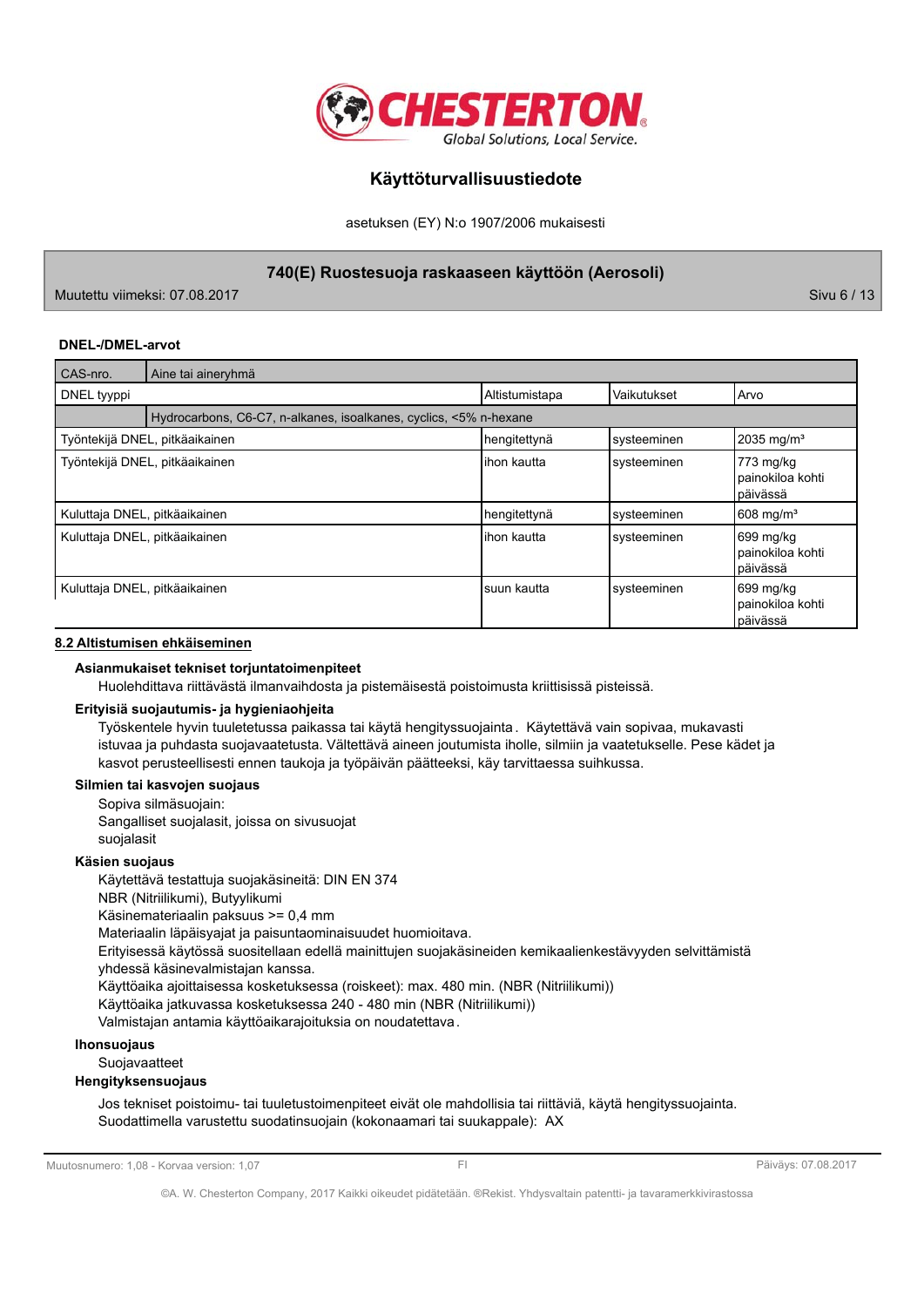

asetuksen (EY) N:o 1907/2006 mukaisesti

### 740(E) Ruostesuoja raskaaseen käyttöön (Aerosoli)

Muutettu viimeksi: 07.08.2017

Sivu 7 / 13

### Ympäristöaltistuksen torjuminen

Erityisiä toimenpiteitä ei vaadita.

### KOHTA 9: Fysikaaliset ja kemialliset ominaisuudet

# <u>9.</u>

| 1 Fysikaalisia ja kemiallisia perusominaisuuksia koskevat tiedot |                                                          |                          |           |
|------------------------------------------------------------------|----------------------------------------------------------|--------------------------|-----------|
| Olomuoto:                                                        | nestemäinen                                              |                          |           |
| Väri:                                                            | väritön                                                  |                          |           |
| Haju:                                                            | mukainen: Mineraaliöljy                                  |                          |           |
|                                                                  |                                                          |                          | Menetelmä |
| pH-arvo:                                                         |                                                          | ei sovellettavissa       |           |
| <b>Olotilanmuutos</b>                                            |                                                          |                          |           |
| Sulamispiste:                                                    |                                                          | ei määritelty            |           |
| Kiehumispiste ja kiehumisalue:                                   |                                                          | 98 °C                    |           |
| Sublimoitumispiste:                                              |                                                          | ei määritelty            |           |
| Pehmenemispiste:                                                 |                                                          | ei määritelty            |           |
| Jähmettymispiste:                                                |                                                          | ei määritelty            |           |
| Leimahduspiste:                                                  |                                                          | $-8 °C$                  |           |
| <b>Syttyvyys</b>                                                 |                                                          |                          |           |
| kiinteä:                                                         |                                                          | ei määritelty            |           |
| kaasu:                                                           |                                                          | ei määritelty            |           |
| Räjähdysominaisuudet                                             | Höyryt voivat muodostaa ilman kanssa räjähtävän seoksen. |                          |           |
| Räjähdysrajat (alempi):                                          |                                                          | $1,1$ g/m <sup>3</sup>   |           |
| Räjähdysrajat (ylempi):                                          |                                                          | $9,0$ g/m <sup>3</sup>   |           |
| Syttymislämpötila:                                               |                                                          | ei määritelty            |           |
| Itsesyttymislämpötila                                            |                                                          |                          |           |
| kiinteä:                                                         |                                                          | ei määritelty            |           |
| kaasu:                                                           |                                                          | ei määritelty            |           |
| Hajoamislämpötila:                                               |                                                          | ei määritelty            |           |
| Hapettavat ominaisuudet<br>Ei tietoja saatavissa.                |                                                          |                          |           |
| Höyrynpaine:                                                     |                                                          | ei määritelty            |           |
| Tiheys $(@ 20 °C)$ :                                             |                                                          | $0,79$ g/cm <sup>3</sup> |           |
| Vesiliukoisuus:                                                  |                                                          | Ei sekoitettavissa       |           |
| Liukoisuus muihin liuottimiin                                    |                                                          |                          |           |
| Ei tietoja saatavissa.                                           |                                                          |                          |           |
| Jakaantumiskerroin:                                              |                                                          | ei määriteltv            |           |

Muutosnumero: 1,08 - Korvaa version: 1,07

©A. W. Chesterton Company, 2017 Kaikki oikeudet pidätetään. ®Rekist. Yhdysvaltain patentti- ja tavaramerkkivirastossa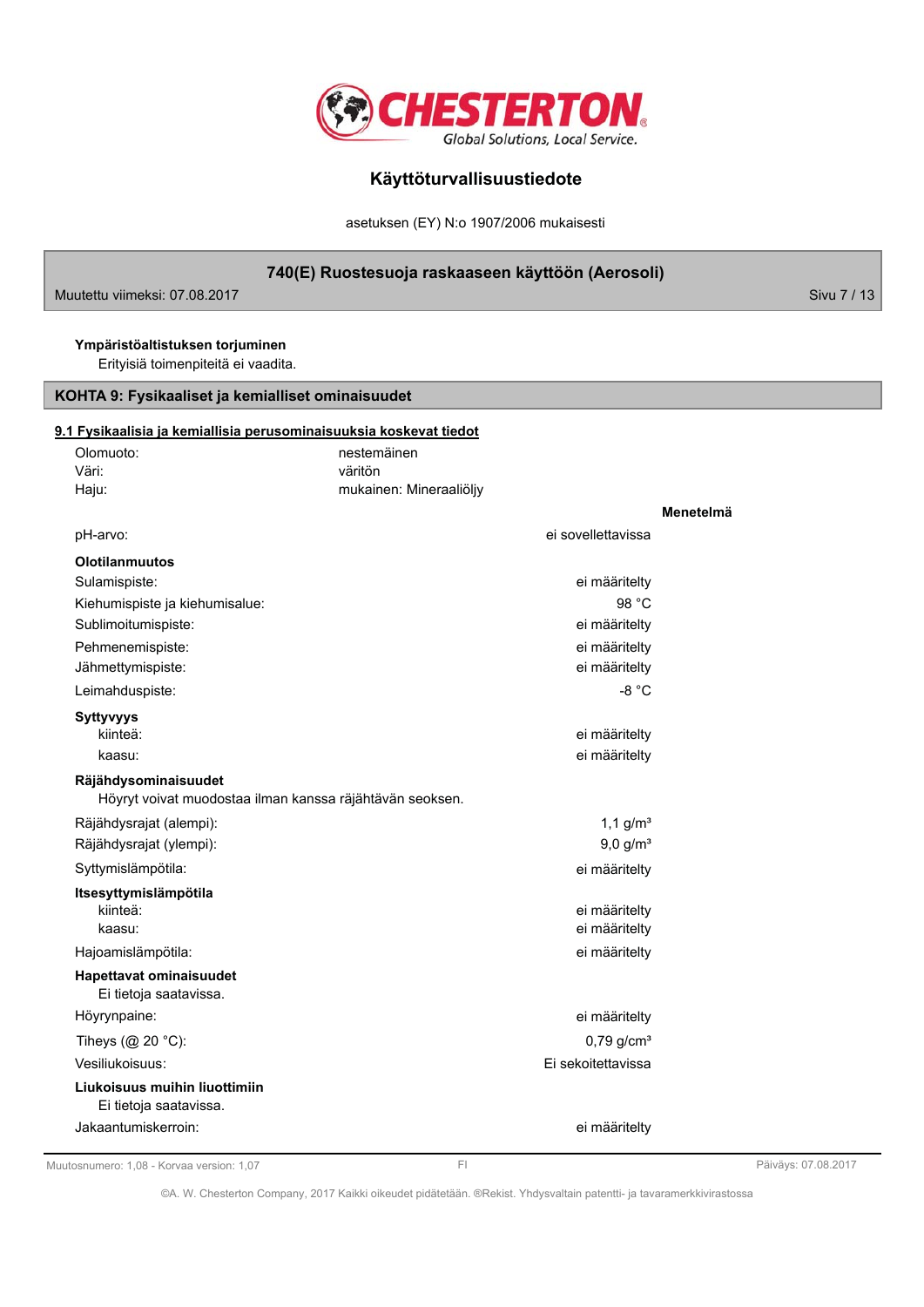

asetuksen (EY) N:o 1907/2006 mukaisesti

### 740(E) Ruostesuoja raskaaseen käyttöön (Aerosoli)

Sivu 8 / 13

| Dynaaminen viskositeetti: | ei määritelty          |
|---------------------------|------------------------|
| Höyryntiheys:             | $>1$ (ilma = 1)        |
| Haihtumisnopeus:          | $\leq 1$ (Eetteri = 1) |
| Liuotinpitoisuus:         | 71 %                   |
| 9.2 Muut tiedot           |                        |

Ei tietoja saatavissa.

Muutettu viimeksi: 07.08.2017

### KOHTA 10: Stabiilisuus ja reaktiivisuus

### 10.1 Reaktiivisuus

Tuote on stabiili, kun se varastoidaan normaalissa ympäristölämpötilassa.

### 10.2 Kemiallinen stabiilisuus

Aine on kemiallisesti vakaa suositelluissa säilytyksen, käytön ja lämpötilan olosuhteissa.

### 10.3 Vaarallisten reaktioiden mahdollisuus

Tätä materiaalia pidetään reagoimattomana normaaleissa käyttöolosuhteissa.

### 10.4 Vältettävät olosuhteet

Tämä materiaali on palavaa ja voi syttyä helteessä, kipinästä, liekistä tai muusta syttymislähteetä (esim. stattinen sähkö, sytytysliekit, mekaaniset/elektriset varusteet). Painepakkaus. Suojaa auringonvalolta, ei saa altistaa yli 50 °C: n lämpötiloille. Ei saa puhkaista tai polttaa tyhjänäkään.

### 10.5 Yhteensopimattomat materiaalit

Hapettava aine, vahva

### 10.6 Vaaralliset hajoamistuotteet

Typpidioksidit (NOx), Hiilidioksidi (CO2), Hiilimonoksidi

### KOHTA 11: Myrkyllisyyteen liittyvät tiedot

### 11.1 Tiedot myrkyllisistä vaikutuksista

### Akuutti myrkyllisyys

Saatavilla olevien tietojen perusteella luokituskriteerit eivät täyty.

| CAS-nro. | <b>Aineosat</b>             |              |        |        |                |                  |  |  |  |
|----------|-----------------------------|--------------|--------|--------|----------------|------------------|--|--|--|
|          | <b>I</b> Altistumisreitti   | <b>Annos</b> |        | Laji   | <b>ILähde</b>  | <b>Menetelmä</b> |  |  |  |
| 106-97-8 | <b>I</b> butane             |              |        |        |                |                  |  |  |  |
|          | hengitettynä (4 h)<br>kaasu | ILC50<br>ppm | 273000 | IRotta | <b>IGESTIS</b> |                  |  |  |  |

### Ärsyttävät ja syövyttävät vaikutukset

### Ärsyttää ihoa.

Vakava silmävaurio/silmä-ärsytys: Saatavilla olevien tietojen perusteella luokituskriteerit eivät täyty.

Muutosnumero: 1,08 - Korvaa version: 1,07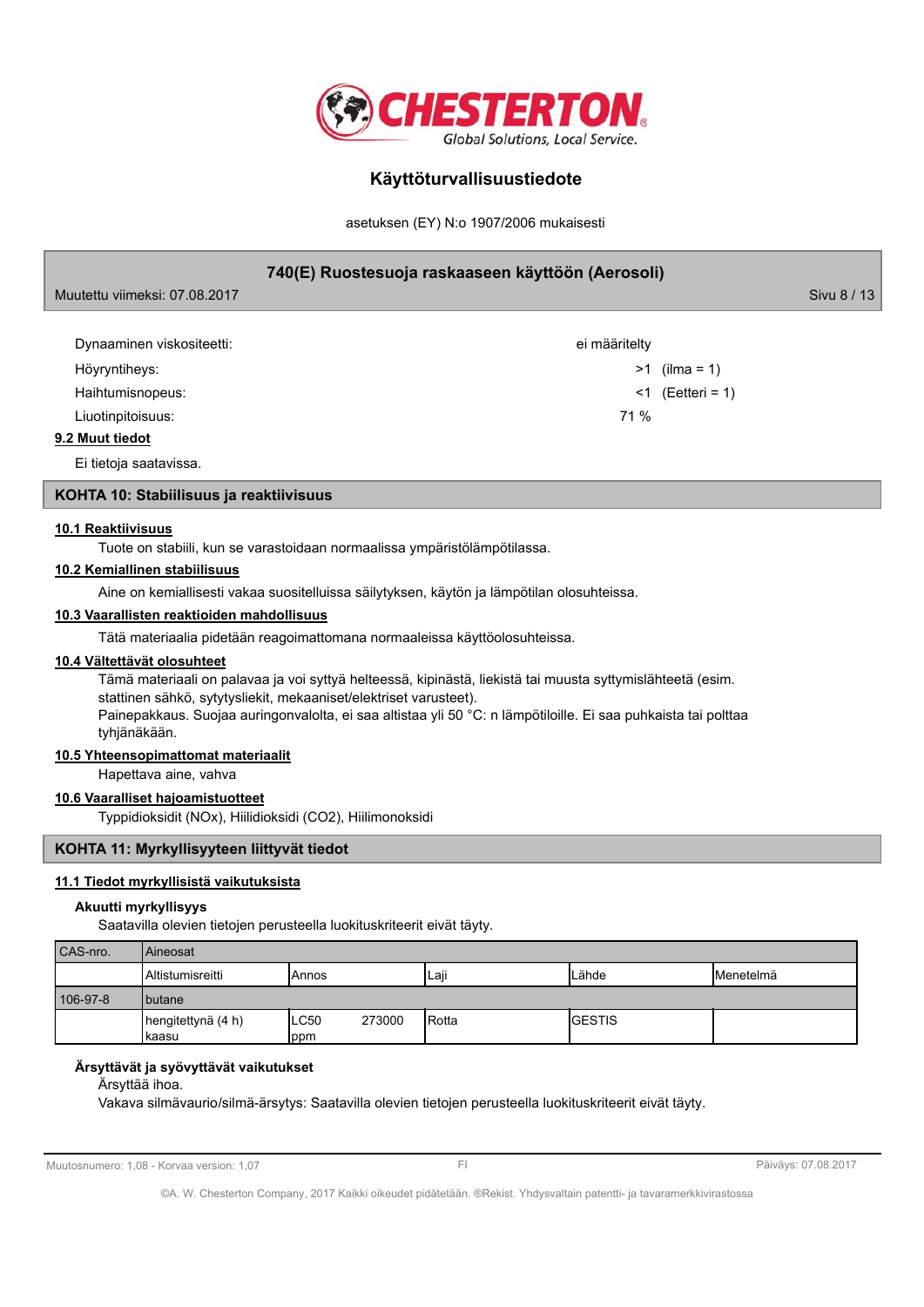

asetuksen (EY) N:o 1907/2006 mukaisesti

### 740(E) Ruostesuoja raskaaseen käyttöön (Aerosoli)

Muutettu viimeksi: 07.08.2017

#### Herkistävät vaikutukset

Saatavilla olevien tietojen perusteella luokituskriteerit eivät täyty.

### Syöpää aiheuttavat, perimän muutoksia aiheuttavat ja lisääntymiselle vaaralliset vaikutukset Saatavilla olevien tietojen perusteella luokituskriteerit eivät täyty.

### Elinkohtainen myrkyllisyys - kerta-altistuminen

Saattaa aiheuttaa uneliaisuutta ja huimausta. (Hydrocarbons, C6-C7, n-alkanes, isoalkanes, cyclics, <5% n-hexane)

#### Elinkohtainen myrkyllisyys - toistuva altistuminen

Toistuva altistus voi aiheuttaa ihon kuivumista tai halkeilua.

### Aspiraatiovaara

Saatavilla olevien tietojen perusteella luokituskriteerit eivät täyty.

### KOHTA 12: Tiedot vaarallisuudesta ympäristölle

### 12.1 Myrkyllisyys

Ei tietoja saatavissa.

| CAS-nro. | Aineosat                        |                     |       |                |                                     |             |           |  |
|----------|---------------------------------|---------------------|-------|----------------|-------------------------------------|-------------|-----------|--|
|          | Myrkyllisyys vesieliöille       | Dose                |       | [h]   [d] Laji |                                     | Lähde       | Menetelmä |  |
| 106-97-8 | butane                          |                     |       |                |                                     |             |           |  |
|          | Välitön myrkyllisyys<br>kalalle | <b>LC50</b><br>mg/l | 27.98 |                | 96 h Fish, no other<br>linformation | <b>ECHA</b> |           |  |
|          | Välitön myrkyllisyys<br>leville | ErC50<br>mg/l       | 7,71  |                | 96 h Green algea                    | <b>ECHA</b> |           |  |
| 74-98-6  | propane                         |                     |       |                |                                     |             |           |  |
|          | Välitön myrkyllisyys<br>kalalle | <b>LC50</b><br>mg/l | 27,98 |                | 96 h Fish, no other<br>linformation | <b>ECHA</b> |           |  |
|          | Välitön myrkyllisyys<br>leville | ErC50<br>mg/l       | 7,71  |                | 96 h Green algea                    | <b>ECHA</b> |           |  |

### 12.2 Pysyvyys ja hajoavuus

Ei tietoja saatavissa.

### 12.3 Biokertyvyys

Ei tietoja saatavissa.

Jakaantumiskerroin n-oktanoli/vesi

| CAS-nro. | <b>Aineosat</b>  | Log Pow |
|----------|------------------|---------|
| 106-97-8 | <b>I</b> butane  | 2,89    |
| 74-98-6  | <b>I</b> propane | 2,36    |

### 12.4 Liikkuvuus maaperässä

Ei tietoja saatavissa.

### 12.5 PBT- ja vPvB-arvioinnin tulokset

Seoksen aineet eivät täytä PBT/vPvB-kriteereitä REACHin, liitteen XIII mukaisesti.

Muutosnumero: 1,08 - Korvaa version: 1,07

Päiväys: 07.08.2017

Sivu 9 / 13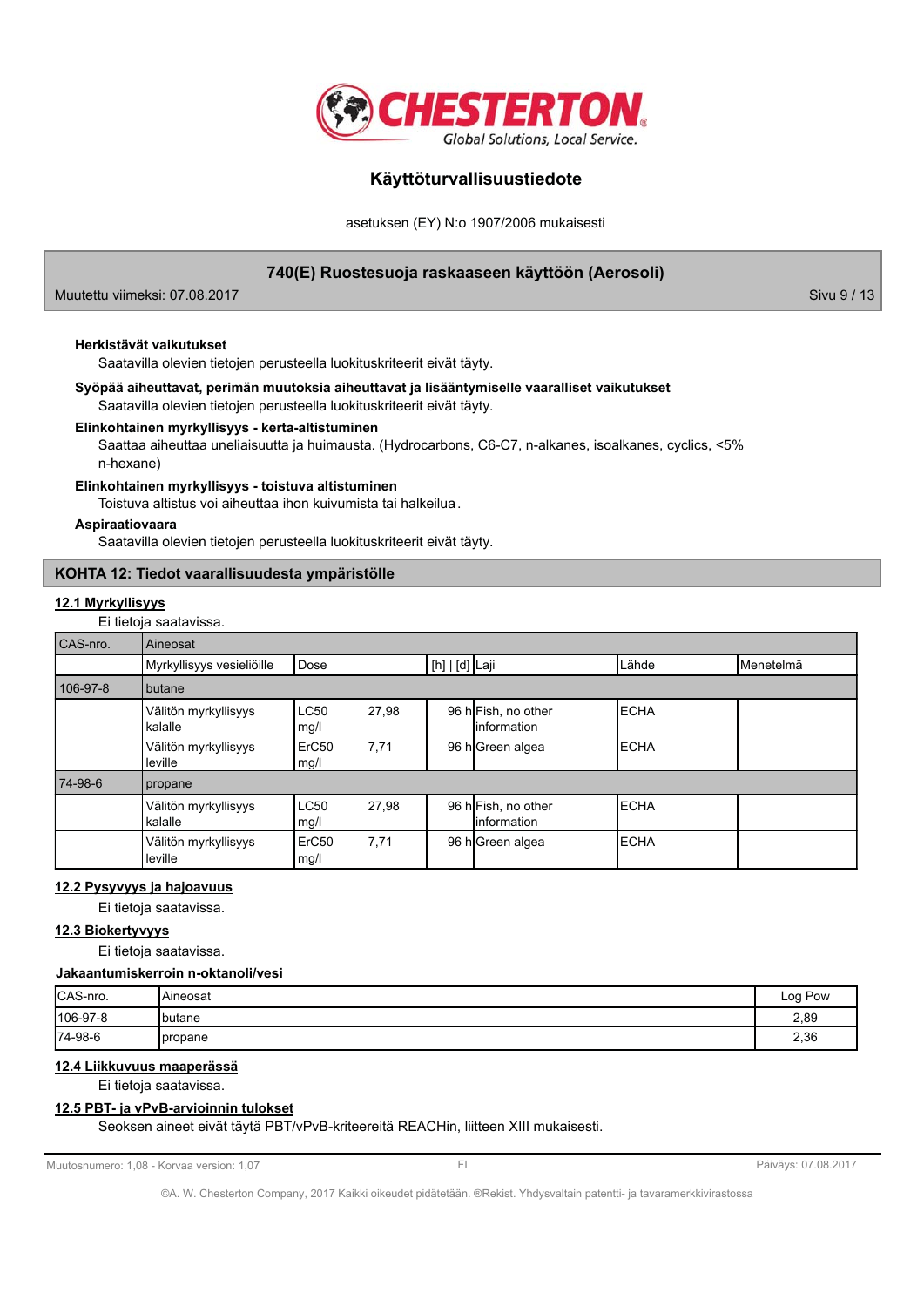

asetuksen (EY) N:o 1907/2006 mukaisesti

740(E) Ruostesuoja raskaaseen käyttöön (Aerosoli)

Muutettu viimeksi: 07.08.2017

### 12.6 Muut haitalliset vaikutukset

Ei tietoja saatavissa.

### KOHTA 13: Jätteiden käsittelyyn liittyvät näkökohdat

### 13.1 Jätteiden käsittelymenetelmät

### Käsittely

Hävitä paikallisten määräysten mukaisesti.

### Puhdistamattomasta pakkauksesta huolehtiminen ja suositeltava puhdistusaine Hävitä paikallisten määräysten mukaisesti.

### **KOHTA 14: Kuljetustiedot**

### Maakuljetus (ADR/RID)

| 14.1 YK-numero:                                                                                                          | UN 1950                                                                |
|--------------------------------------------------------------------------------------------------------------------------|------------------------------------------------------------------------|
| 14.2 Kuljetuksessa käytettävä<br>virallinen nimi:                                                                        | <b>AEROSOLIT</b>                                                       |
| 14.3 Kuljetuksen vaaraluokka:                                                                                            | $\overline{2}$                                                         |
| 14.4 Pakkausryhmä:                                                                                                       |                                                                        |
| Merkinnät:<br>Luokitustunnus:<br>Erityismääräykset:<br>Rajoitettu määrä (LQ):<br>Vapautettu määrä:<br>Kuljetuskategoria: | 2.1<br>5F<br>190 327 344 625<br>11<br>E <sub>0</sub><br>$\overline{2}$ |
| Tunnelirajoitus:                                                                                                         | D                                                                      |
| Sisävesikuljetus (ADN)                                                                                                   |                                                                        |
| 14.1 YK-numero:                                                                                                          | <b>UN 1950</b>                                                         |
| 14.2 Kuljetuksessa käytettävä                                                                                            | <b>AEROSOLIT</b>                                                       |
| virallinen nimi:                                                                                                         |                                                                        |
| 14.3 Kuljetuksen vaaraluokka:                                                                                            | 2                                                                      |
| 14.4 Pakkausryhmä:                                                                                                       |                                                                        |
| Merkinnät:<br>Luokitustunnus:<br>Erityismääräykset:<br>Rajoitettu määrä (LQ):<br>Vapautettu määrä:                       | 2.1<br>5F<br>190 327 344 625<br>1 <sup>1</sup><br>F0                   |
| <b>Merikulietus (IMDG)</b>                                                                                               |                                                                        |
| <u>14.1 YK-numero:</u>                                                                                                   | <b>UN 1950</b>                                                         |
| 14.2 Kuljetuksessa käytettävä<br>virallinen nimi:                                                                        | <b>AEROSOLS</b>                                                        |

Muutosnumero: 1,08 - Korvaa version: 1,07

 $F1$ 

Päiväys: 07.08.2017

©A. W. Chesterton Company, 2017 Kaikki oikeudet pidätetään. ®Rekist. Yhdysvaltain patentti- ja tavaramerkkivirastossa

Sivu 10 / 13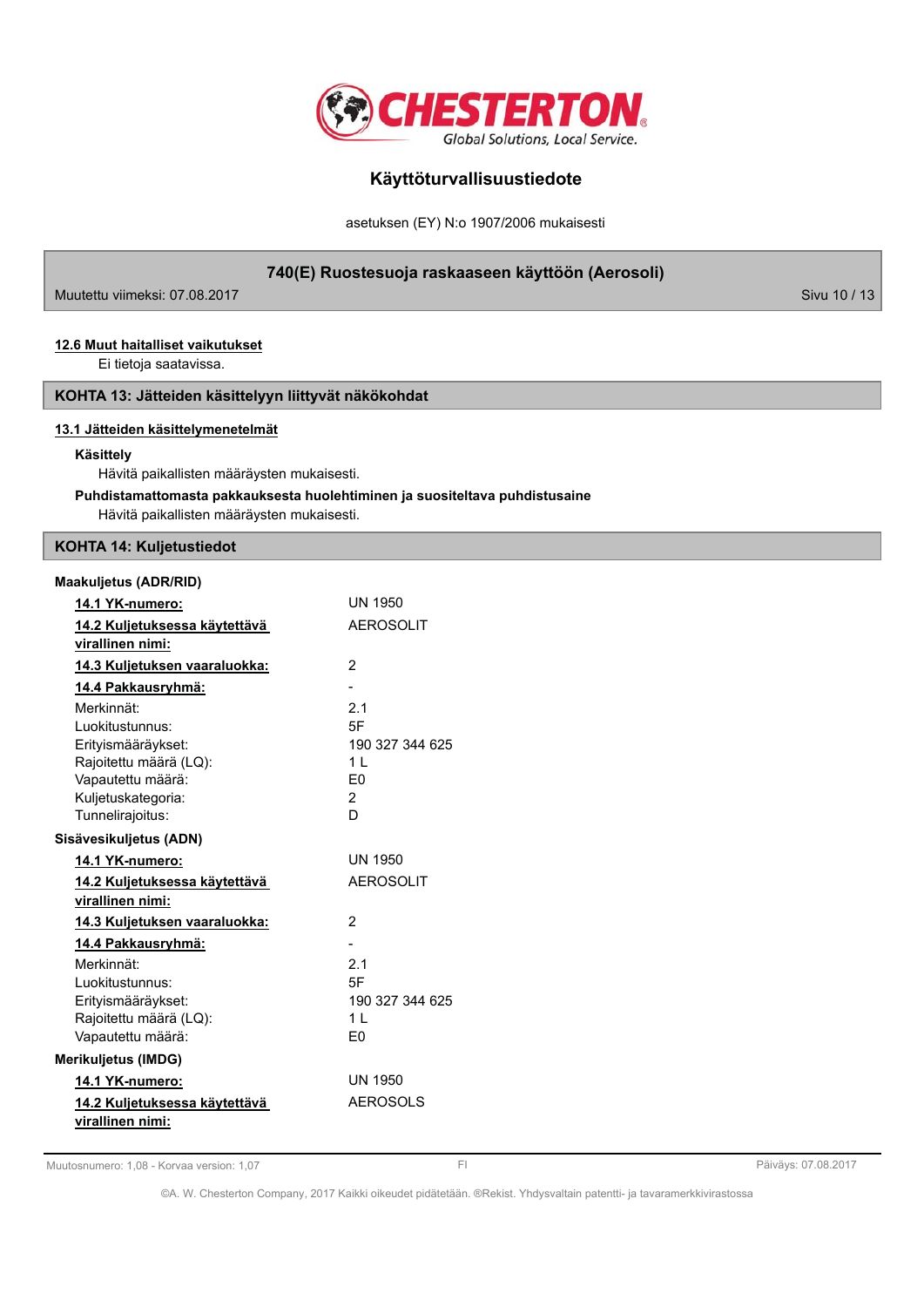

asetuksen (EY) N:o 1907/2006 mukaisesti

### 740(E) Ruostesuoja raskaaseen käyttöön (Aerosoli)

| MUUTETTU VIIMEKSI: UZ.U8.2017                                                                      |                                  |        | <b>SIVU TT / TC</b> |
|----------------------------------------------------------------------------------------------------|----------------------------------|--------|---------------------|
|                                                                                                    |                                  |        |                     |
| 14.3 Kuljetuksen vaaraluokka:                                                                      | 2.1                              |        |                     |
| 14.4 Pakkausryhmä:                                                                                 | $\overline{a}$                   |        |                     |
| Merkinnät:                                                                                         | 2.1                              |        |                     |
| Erityismääräykset:                                                                                 | 63, 190, 277, 327, 344, 381, 959 |        |                     |
| Rajoitettu määrä (LQ):                                                                             | 1000 mL                          |        |                     |
| Vapautettu määrä:                                                                                  | E <sub>0</sub>                   |        |                     |
| EmS:                                                                                               | $F-D, S-U$                       |        |                     |
| Ilmakuljetus (ICAO-TI/IATA-DGR)                                                                    |                                  |        |                     |
| 14.1 YK-numero:                                                                                    | <b>UN 1950</b>                   |        |                     |
| 14.2 Kuljetuksessa käytettävä                                                                      | AEROSOLS, flammable              |        |                     |
| virallinen nimi:                                                                                   |                                  |        |                     |
| 14.3 Kuljetuksen vaaraluokka:                                                                      | 2.1                              |        |                     |
| 14.4 Pakkausryhmä:                                                                                 | $\overline{\phantom{a}}$         |        |                     |
| Merkinnät:                                                                                         | 2.1                              |        |                     |
| Erityismääräykset:                                                                                 | A145 A167 A802                   |        |                     |
| Rajoitettu määrä (LQ)<br>(matkustajalentokone):                                                    | 30 kg G                          |        |                     |
| Passenger LQ:                                                                                      | Y203                             |        |                     |
| Vapautettu määrä:                                                                                  | E <sub>0</sub>                   |        |                     |
| Pakkausohjeet (matkustajalentokone):                                                               |                                  | 203    |                     |
| Maksimimäärä (matkustajalentokone):                                                                |                                  | 75 kg  |                     |
| Pakkausohjeet (rahtikone):                                                                         |                                  | 203    |                     |
| Maksimimäärä (rahtikone):                                                                          |                                  | 150 kg |                     |
| 14.5 Ympäristövaarat                                                                               |                                  |        |                     |
| YMPÄRISTÖLLE VAARALLINEN:                                                                          | ei                               |        |                     |
| 14.6 Erityiset varotoimet käyttäjälle                                                              |                                  |        |                     |
| Ei tietoja saatavissa.                                                                             |                                  |        |                     |
| 14.7 Kuljetus irtolastina Marpol-sopimuksen II liitteen ja IBC-säännöstön mukaisesti               |                                  |        |                     |
| Ei tietoja saatavissa.                                                                             |                                  |        |                     |
| KOHTA 15: Lainsäädäntöä koskevat tiedot                                                            |                                  |        |                     |
| 15.1 Nimenomaisesti ainetta tai seosta koskevat turvallisuus-, terveys- ja ympäristösäännökset tai |                                  |        |                     |
| -lainsäädäntö                                                                                      |                                  |        |                     |
| EU Kemikaaleja koskevat määräykset                                                                 |                                  |        |                     |
| Käyttörajoitukset (REACH, liite XVII):                                                             |                                  |        |                     |
| Merkintä 28: butane                                                                                |                                  |        |                     |
| 2010/75/EU(VOC):                                                                                   | 710 g/l                          |        |                     |
| Kansalliset määräykset                                                                             |                                  |        |                     |
| Vesistövaarallisuusluokka (D):                                                                     | 2 - vettä vaarantava             |        |                     |
|                                                                                                    |                                  |        |                     |
|                                                                                                    |                                  |        |                     |

Muutosnumero: 1,08 - Korvaa version: 1,07

Г

Päiväys: 07.08.2017

©A. W. Chesterton Company, 2017 Kaikki oikeudet pidätetään. ®Rekist. Yhdysvaltain patentti- ja tavaramerkkivirastossa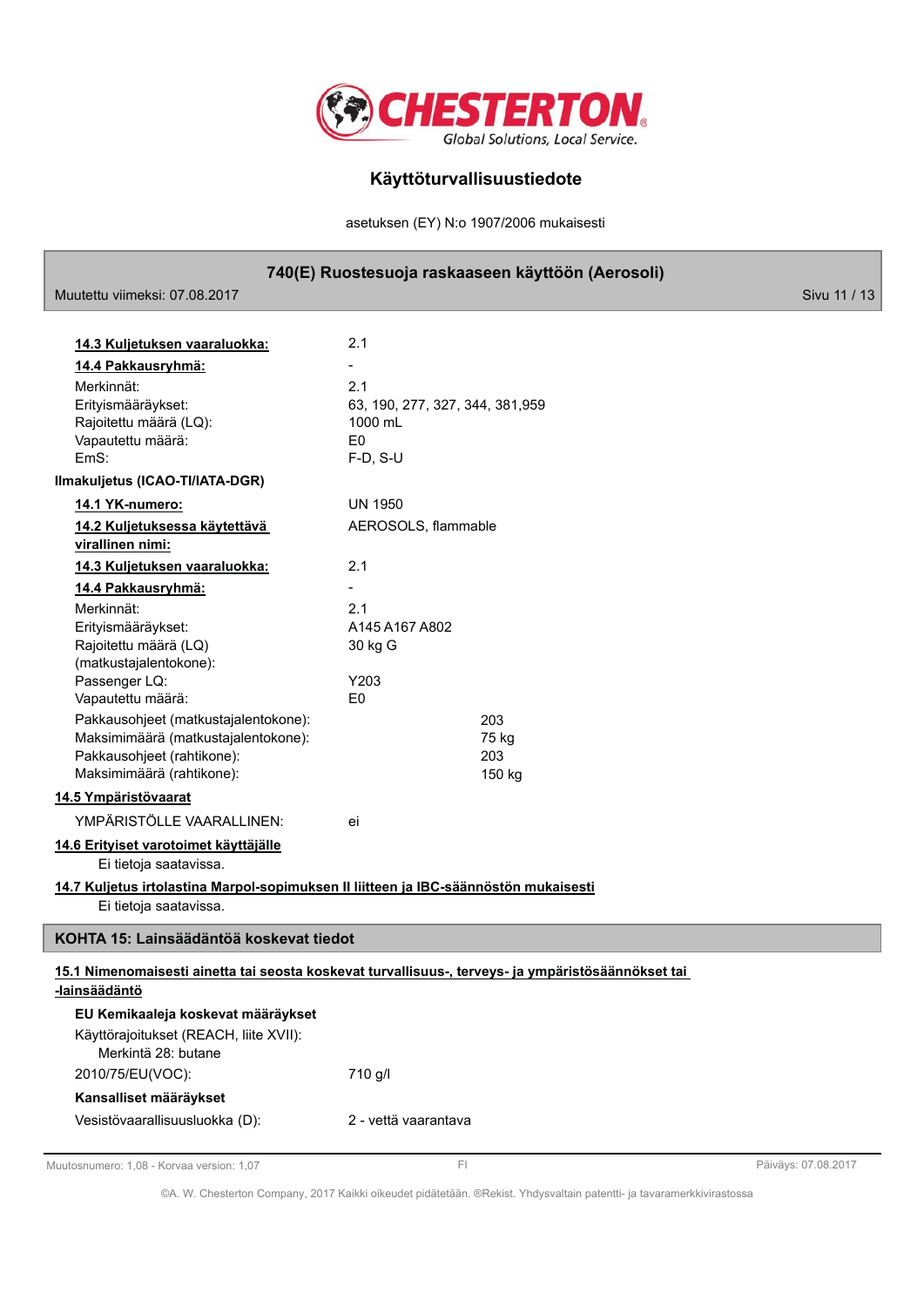

asetuksen (EY) N:o 1907/2006 mukaisesti

### 740(E) Ruostesuoja raskaaseen käyttöön (Aerosoli)

Muutettu viimeksi: 07.08.2017

Sivu 12 / 13

### 15.2 Kemikaaliturvallisuusarviointi

Kemikaaliturvallisuusarviointi on suoritettu seuraaville aineille tässä seoksessa: Hydrocarbons, C11-C14, n-alkanes, isoalkanes, cyclics, <2% aromatics Hydrocarbons, C6-C7, n-alkanes, isoalkanes, cyclics, <5% n-hexane butane propane

### **KOHTA 16: Muut tiedot**

### Lyhenteet ja akronyymit

ADR: Accord européen sur le transport des marchandises dangereuses par Route (European Agreement concerning the International Carriage of Dangerous Goods by Road) RID: Règlement international conernat le transport des marchandises dangereuses par chemin de fer (Regulations Concerning the International Transport of Dangerous Goods by Rail) **IMDG: International Maritime Code for Dangerous Goods** IATA: International Air Transport Association IATA-DGR: Dangerous Goods Refulations by the "International Air Transport Association" (IATA) ICAO: International Civil Aviation Organization ICAO-TI: Technical Instructions by the "International Civil Aviation Organization" (ICAO) CAS: Chemical Abstracts Service (division of the American Chemical Society) GHS: Globally Harmonized System of Classification and Labelling of Chemicals CLP: Regulation on Classification, Labelling and Packaging of Substances and Mixtures, LC50: Lethal concentration, 50 percent LD50: Lethal dose, 50 percent EC50: Effectice concentration, 50 percent DNEL: Derived No Effect Level **PNEC: Predicted No Effect Concentration** PBT: Persistent, Bioaccumulative and Toxic vPvB: very Persistent and very Bioaccumulative Seosten luokittelu ja käytetty arviointimetodi asetuksen (EY) N:o 1272/2008 [CLP] mukaisesti

| Luokittelu              | Luokitusmenettely            |
|-------------------------|------------------------------|
| Aerosol 1; H222-H229    | Testitietojen perusteella    |
| Skin Irrit. 2: H315     | l Siirtoperiaate "Aerosolit" |
| STOT SE 3: H336         | Siirtoperiaate "Aerosolit"   |
| Aquatic Chronic 3; H412 | Laskentamenettely            |

### H- ja EUH-lausekkeiden sanamuoto (numero ja koko teksti)

| H <sub>220</sub> | Erittäin helposti syttyvä kaasu.                               |  |
|------------------|----------------------------------------------------------------|--|
| H <sub>222</sub> | Erittäin helposti syttyvä aerosoli.                            |  |
| H <sub>225</sub> | Helposti syttyvä neste ja höyry.                               |  |
| H <sub>226</sub> | Syttyvä neste ja höyry.                                        |  |
| H <sub>229</sub> | Painesäiliö: Voi revetä kuumennettaessa.                       |  |
| H <sub>280</sub> | Sisältää paineen alaista kaasua; voi räjähtää kuumennettaessa. |  |
| H304             | Voi olla tappavaa nieltynä ja joutuessaan hengitysteihin.      |  |
| H315             | Ärsyttää ihoa.                                                 |  |

Muutosnumero: 1.08 - Korvaa version: 1.07

©A. W. Chesterton Company, 2017 Kaikki oikeudet pidätetään. ®Rekist. Yhdysvaltain patentti- ja tavaramerkkivirastossa